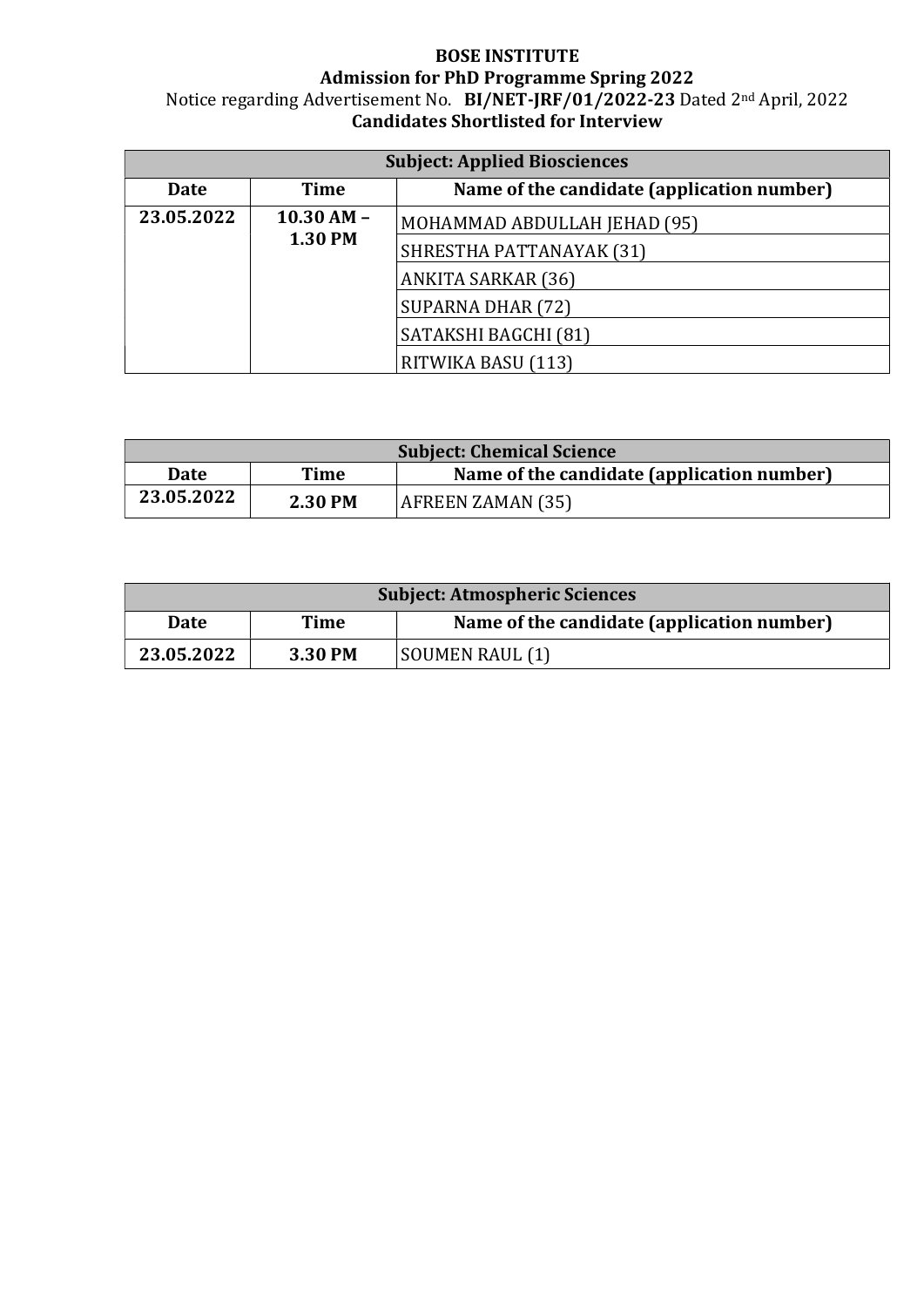|             |                          | <b>Admission for PhD Programme Spring 2022</b><br>Notice regarding Advertisement No. BI/NET-JRF/01/2022-23 Dated 2nd April, 2022<br><b>Candidates Shortlisted for Interview</b> |
|-------------|--------------------------|---------------------------------------------------------------------------------------------------------------------------------------------------------------------------------|
|             |                          | <b>Subject: Physical Sciences</b>                                                                                                                                               |
| <b>Date</b> | <b>Time</b>              | Name of the candidate (application number)                                                                                                                                      |
| 24.05.2022  | $10.30$ AM -<br>1.30 PM  | VISHAL NATH (16)                                                                                                                                                                |
|             |                          | SOUGATA KARMAKAR (29)                                                                                                                                                           |
|             |                          | KAUSTAV DAS (32)                                                                                                                                                                |
|             |                          | <b>SAWAN KUMAWAT (37)</b>                                                                                                                                                       |
|             |                          | TIPPUSULTAN B (39)                                                                                                                                                              |
|             |                          | <b>INDRAYANI PATRA (57)</b>                                                                                                                                                     |
|             |                          | MOUSONA PAL (9)                                                                                                                                                                 |
|             | $2.30$ PM $-$            | RAMNARAYAN BERA (65)                                                                                                                                                            |
|             | 5.30 PM                  | <b>KRISHNENDU BARMAN (71)</b>                                                                                                                                                   |
|             |                          | SAYANI MITRA (77)                                                                                                                                                               |
|             |                          | PRASENJIT BERA (80)                                                                                                                                                             |
|             |                          | <b>AURINDAM MONDAL (17)</b>                                                                                                                                                     |
|             |                          | <b>SHAILASH KUMAR VERMA (18)</b>                                                                                                                                                |
| 25.05.2022  | $10.30$ AM -<br>1.30 PM  | SUSOVAN GIRI (82)                                                                                                                                                               |
|             |                          | ALDRIN B.E. (85)                                                                                                                                                                |
|             |                          | <b>ANKIT KUMAR DAS (88)</b>                                                                                                                                                     |
|             |                          | RAJIV KUMAR GUPTA (96)                                                                                                                                                          |
|             |                          | RAHUL R(23)                                                                                                                                                                     |
|             |                          | ROUPYA GOPAL GHOSH (24)                                                                                                                                                         |
|             | $2.30$ PM $-$<br>5.30 PM | SOURAV DUARI (97)                                                                                                                                                               |
|             |                          | RIYA PRAMANIK (106)                                                                                                                                                             |
|             |                          | SHARSHAD K (115)                                                                                                                                                                |
|             |                          | AKRAM HOSSAIN SARKAR (83)                                                                                                                                                       |
|             |                          | RAHUL MURALI (87)                                                                                                                                                               |
| 26.05.2022  | $10.30$ AM $-$           | ANURAG BADETIYA (25)                                                                                                                                                            |
|             | 1.30 PM                  | <b>MINTU HALDAR (55)</b>                                                                                                                                                        |
|             |                          | <b>SUBHAM SAHA (86)</b>                                                                                                                                                         |
|             |                          | SARJEETA KALUBHAI GAMI (112)                                                                                                                                                    |
|             |                          | SHILPA PRAKASH (114)                                                                                                                                                            |
|             |                          | MEHAK LOYAL (84)                                                                                                                                                                |